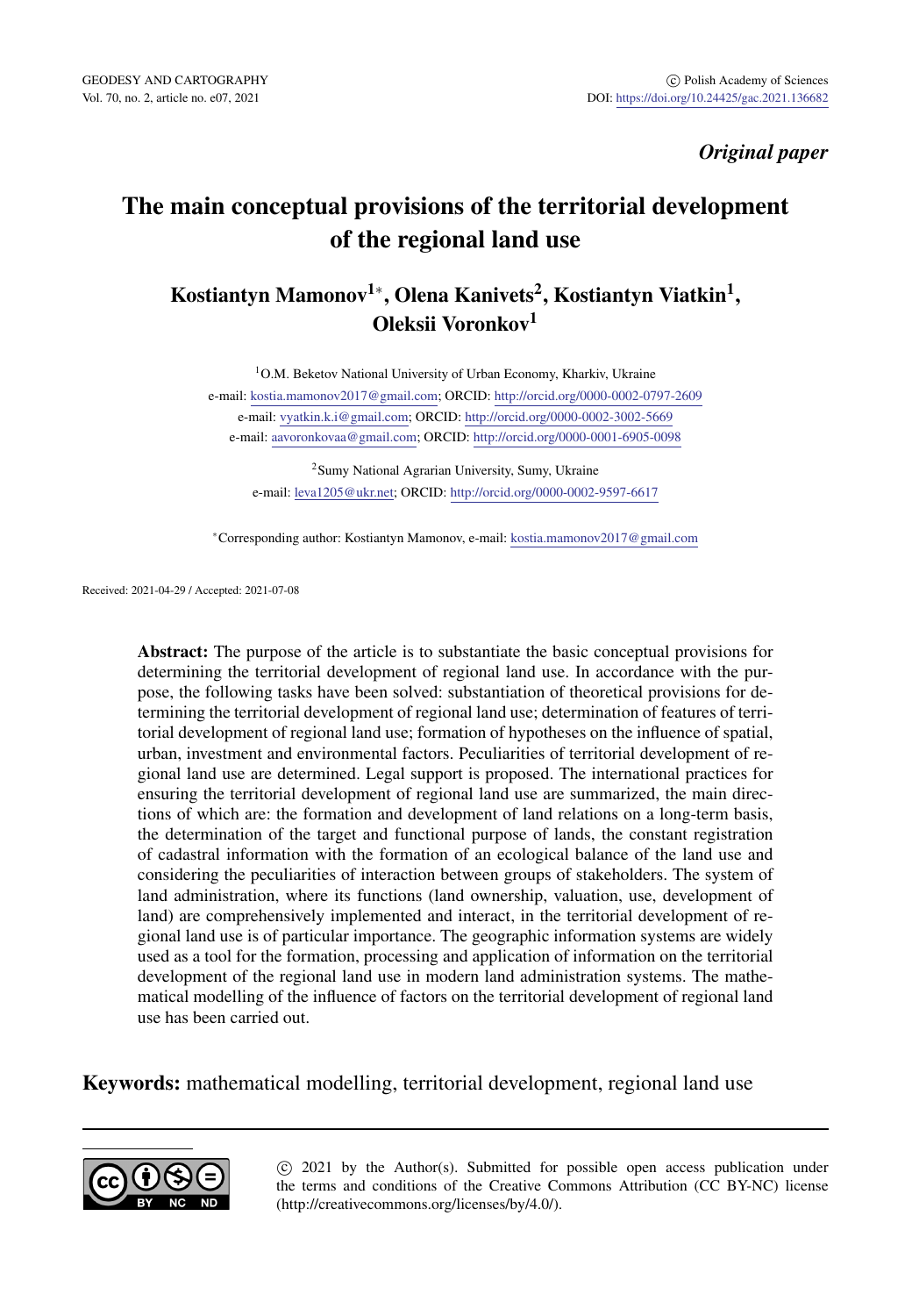# 2 *Kostiantyn Mamonov, Olena Kanivets, Kostiantyn Viatkin, Oleksii Voronkov*

# 1. Introduction

The solution of the problem, the structural component of which is the formation of a theoretical and methodological platform for determining the territorial development of land use in regions is based on the systematization and formation of theoretical and method[ological foundations for determining the](#page-10-0) territorial development of land use in regions, the results of analysis of its state and paradigmatic changes.

Modern conditions of regional land use require a rethinking of approaches to determining their territorial development. The dominant nature of territorial development is determined by globalization processes, the movement towards European institutions, the negative impact of external factors, internal economic instability, the optimization of relations in territorial systems of different levels. During 2004–2016, there was a slowdown in the growth rate of gross regional product from 12.1% to 2.4%, respectively. In 2017–2018 there is a slight increase in the rate of gross regional product t[o 2.5 and 3.3%](#page-10-0) [\(State Statistics Service of](#page-10-0) Ukraine, 2020).

In 2016–2017, the volume of capital investments in the regional aspect increased by 27%, the rate of increase in the index of industrial products slowed down by 2.4%, and the index of construction products increased by 8.9%. Changes in the presented indicators in 2018 are characterized by similar trends. At the same time, the environmental situation is deteriorating in the regional aspect. During 2015–2016, there is an increase in emissions of pollutants and carbon dioxide into the atmosphere from stationary sources of pollution by 7.7%. In 2017–2018, the trend is changing due to the reduction of the presented indicator compared to 2016 by 16% and 18.5%, respectively (State Statistics Service of Ukraine, 2020). Thus, the relevance of the r[esearch topic is d](#page-10-0)e[termined by](#page-10-0) [the need for further study of the probl](#page-10-0)e[m, which cons](#page-10-0)i[sts in resolving the contradictions](#page-10-0) [between low-structured activity and fuzzy processes of o](#page-10-0)r[ganiza](#page-10-0)tion and use of land resources in the regions of Ukraine, leading to conflict situations in land relations and modern methods, techniques and technologies that ensure the territorial development of land use in region. In the context of the problem, the issues of forming a theoretical and methodological platform for determining the territorial development of regional land use are identified.

In the existing scientific developments the theoretical provisions on land use and territorial development are defined and substantiated in (Blandinier, 2001; Tretyak and Babmindra, 2003; Petrakovska, 2005; Palekha, 2009; Williamson et al., 2010; Martin, 2011; Perovich, 2011; Stupen et al., 2011; Shipulin, 2014; 2016). Despite the significant number of scientific developments on land use and territorial development, the issues of its systemic provision at the regional level have not been resolved, taking into account the impact of spatial, urban, investment and environmental factors. The purpose of the article is to substantiate the main conceptual provisions for determining the territorial development of regional land use. In accordance with the goal the following tasks are solved:

- substantiation of theoretical provisions for determining the land use territorial development in regions;
- determination of the features of land use territorial development in regions;
- formation of hypotheses on the influence of spatial, urban, investment and environmental factors.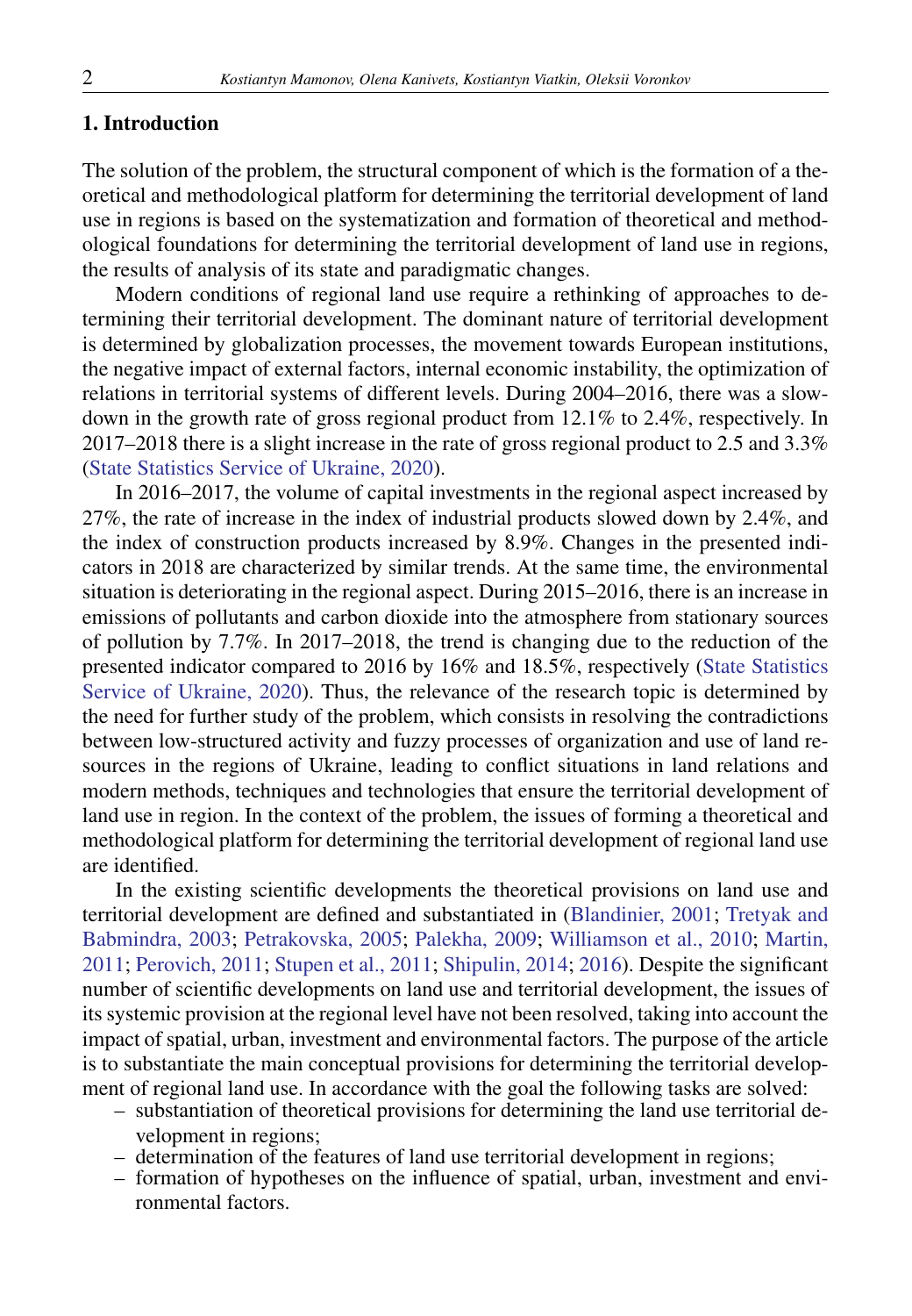# 2. Materials and methods

Peculiarities of territorial development of land use in regions as a result of generalization of its main directions are determined:

- 1. High level of spatial support of the regions of Ukraine. The largest share is occupied by agricultural land. The system of coefficients which allow to form spatial maintenance and to specify value of regions in system of spatial relations, considering the region location and population as well as functional-planning, engineeringinfrastructural, engineering-geological, historical-cultural, natural-landscape and sanitary-hygienic factors is offered.
- 2. Low level of territory development in regions, population density. This slows down the territorial development of regional land use. The coefficients characterizing the urban planning value of territories, indicators of the functioning of the construction industry have been determined. They indicate that in recent years there has been an increase in the indices of construction products, the volume of construction work performed. Most of the constructed housing is determined by the low number of stories, which reduces the level of regional land use.
- 3. Investment indicators that characterize the territorial development of regional land use indicate the absence of areas where the normative monetary valuation of settlements is fully conducted. The Kyiv region has the lowest level of normative monetary valuation of lands and makes up only 25% of the share of settlements in their total number that have a normative monetary valuation. Along with this, the index of capital investments by regions in 2017 as a percentage of the corresponding period of the previous year grew in all regions.
- 4. The value of environmental indicators indicates a slowdown in waste generation compared to their utilization, incineration and disposal in designated areas or facilities per capita. This positive trend is observed in Volyn, Dnipropetrovsk, Zaporizhia, Kyiv, Luhansk, Odesa, Rivne, Kharkiv, Chernivtsi, Chernihiv regions. In recent years, there has been an increase in capital investment and current environmental expenditures per capita in most regions.
- 5. The identified trends and results of the analysis of certain indicators characterizing the territorial development of regional land use indicate the need to develop technology for its provision, which is based on information-analytical, spatial and urban planning, taking into account environmental characteristics.
- 6. The set of spatial, urban, investment and environmental indicators form an evaluative basis for determining the territorial development of regional land use.
- 7. To make informed decisions in the system of territorial development of land use of regions, it is proposed to determine the level of influence of spatial, urban, investment and environmental factors by building a diagnostic evaluation system of indicators and correlation-regression analysis.

In the context of ensuring the territorial development of the lands in the regions, the peculiarities of the formation and use of industrial lands are important. In particular, there is no "separate" law on industrial land use, given the existence of a wide range of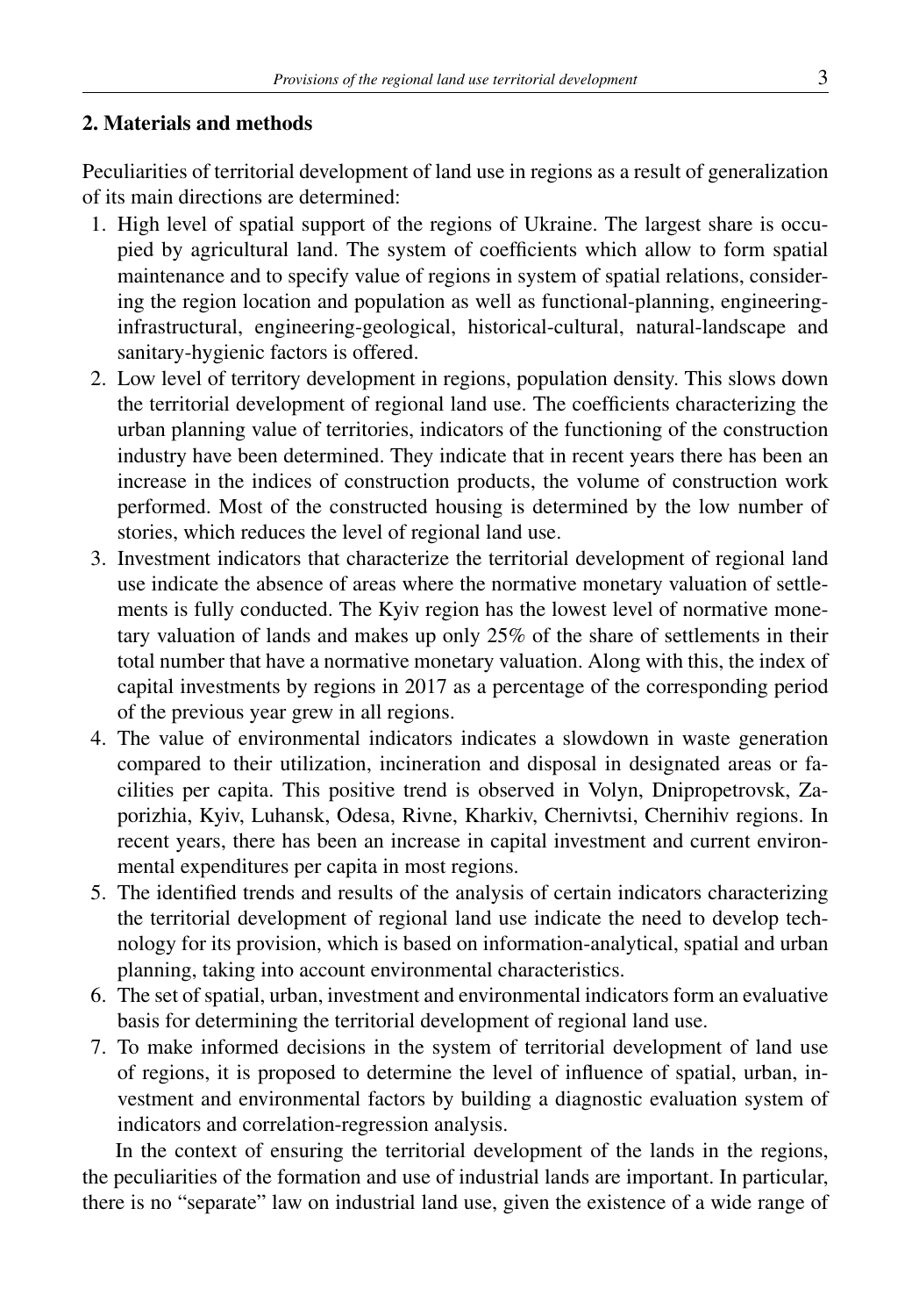# 4 *Kostiantyn Mamonov, Olena Kanivets, Kostiantyn Viatkin, Oleksii Voronkov*

other legislation. There is no regulation of environmental protection of industrial land use. Industrial lands are associated with the relevant object [and their active involvem](#page-10-0)ent in market circulation. It should be noted that the norms on industrial land allocation are significantly applied in comparison with the existing European practices.

The use of industrial lands is influenced by the level of their normative monetary value. In particular, for the lands of industrial enterprises, transport and communications organizations, their level of regulatory monetary valuation is only 19.5% of the total area. Normative monetary valuation of lands of industry, transport, communications, energy, defense and other purposes was carried out throughout Ukraine, the average value of which in Ukraine is 1434075 UAH/ha; the largest value – in the Kyiv region – 5508750 UAH/ha, the smallest value – in Luhansk, 360561 UAH/ha (State Geocadastre, 2018).

The features and characteristics of the international experience of land use territorial development in regions are defined:

- significant development of lease relations on a long-term basis (Germany, Netherlands, Great Britain, Italy, Israel, China, Bulgaria, Luxembourg, France, Portugal, USA, Denmark, Argentina, Belgium, Spain, Norway, Sweden, Switzerland, Australia, Finland);
- intended purpose of the land plot (Germany, Netherlands, Great Britain, Italy, Israel, Bulgaria, Luxembourg, France, Portugal, USA, Denmark, Argentina, Belgium, Spain, Norway, Sweden, Switzerland, Australia, Finland);
- considering the interests of stakeholders cooperating in the field of land relations (Germany, Netherlands, Great Britain, Italy, Israel, China, Bulgaria, Luxembourg, France, Portugal, USA, Denmark, Argentina, Belgium, Spain, Norway, Sweden, Switzerland, Australia, Finland);
- considering the functional features of the lands (Germany, Netherlands, Great Britain, Italy, Israel, China, Bulgaria, Luxembourg, France, Portugal, USA, Denmark, Argentina, Belgium, Spain, Norway, Sweden, Switzerland, Australia, Finland);
- permanent use of cadastral information (Germany, Netherlands, Great Britain, Italy, Israel, China, Luxembourg, France, Portugal, USA, Denmark, Belgium, Spain, Norway, Sweden, Switzerland, Australia, Finland);
- development of the land administration system (Germany, Netherlands, Great Britain, Italy, Israel, Luxembourg, France, Portugal, USA, Denmark, Belgium, Spain, Norway, Sweden, Switzerland, Finland);
- formation of ecological balance of territories (Germany, Netherlands, Great Britain, Italy, France, Belgium, Spain, Norway, Sweden, Switzerland, Finland).

In addition, at a low or average level, the following factors are considered:

- systematic consideration of agro-climatic features of lands (Great Britain);
- determination of hemorphological features of lands (France);
- systematic formation of directions of land economic evaluation (Great Britain, USA);
- development of 3D cadastre (Netherlands, Israel, Denmark, Norway, Sweden);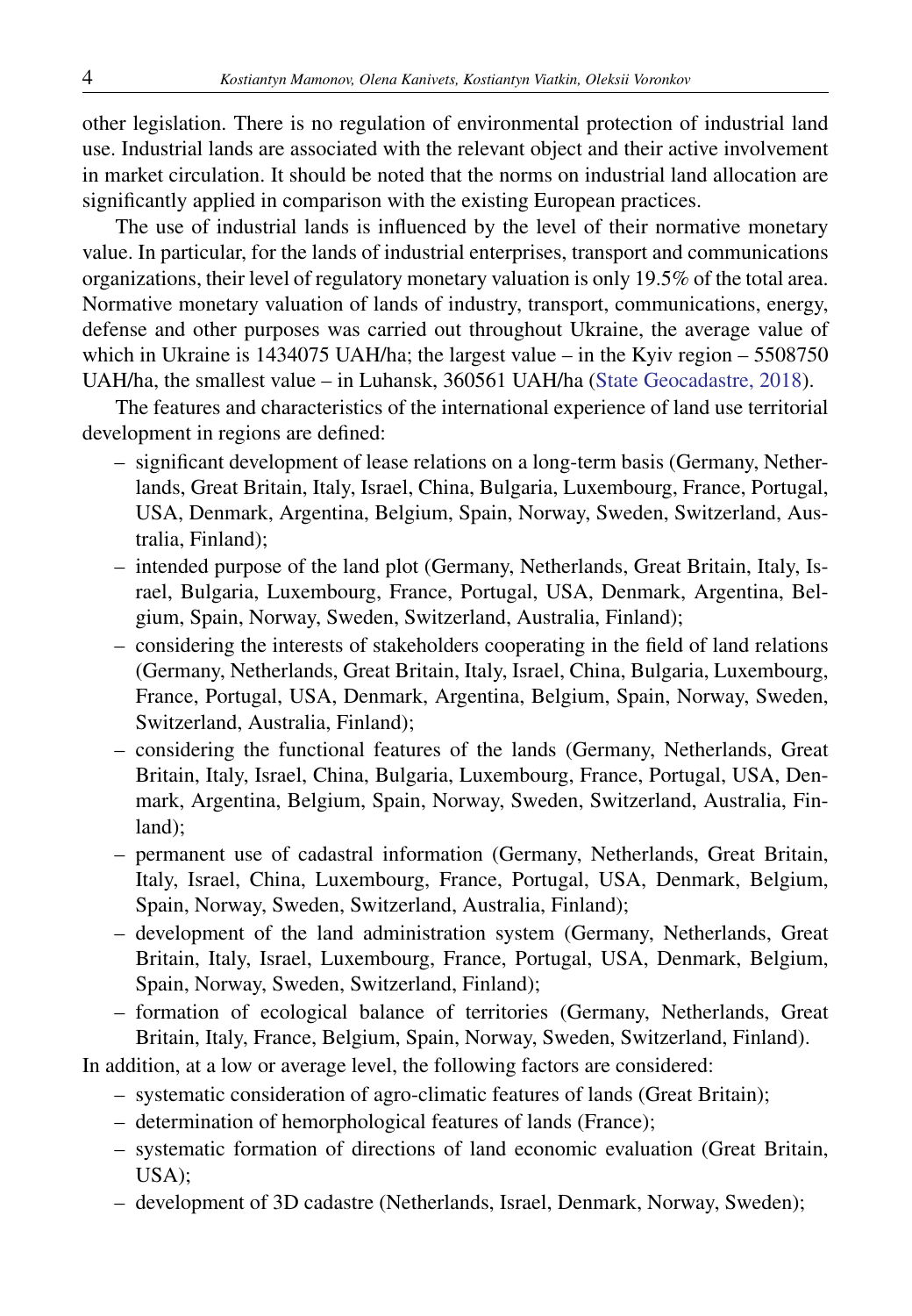# *Provisions of the regional land use territorial development* 5

- significant influence of public authorities (Netherlands, Great Britain, Israel, China, Australia, Finland);
- high level of involvement of agricultural lands in the sphere of lease relations (Germany, Netherlands, Great Britain, Italy, France, USA, Denmark, Australia).

Thus, in international practices to ensure the territorial development of regional land use the main areas are the formation and development of land relations on a long-term basis, defining the purpose and functional purpose of land, constant consideration of cadastral information with the formation of ecological balance of land use. the system of land administration, where its functions (land ownership, valuation, use, land development) are comprehensively implemented and interact, is of particular importance in the territorial development of regional land use. Geoinformation systems, as a tool for the formation, processing and application of information on the territorial development of regional land use are widely used in modern land administration systems.

It should be noted that in international practice (to ensure the territorial development of regional land use) the importance of systematic accounting of agroclimatic and geomorphological features of lands and the formation of directions for the economic valuation of lands is decreasing. At the same time, the directions for the formation and implementation of a 3D cadastre are being implemented with simultaneous implementing the level of influence of state authorities and attracting agricultural land to the sphere of lease relations. However, the presented directions are being implemented at a mediocre level, which is determined by the peculiarities of the modern development of land relations. At this level, the importance of state institutions in this area is decreasing in the presence of difficulties regarding the formation and implementation of a 3D cadastre. A feature of ensuring the territorial development of land use at the regional level is the creation and implementation of a multipurpose cadastre. A multipurpose cadastre (K) can formally be represented as a model:

#### K = ⟨ DZK*,* DLK*,* DVK*,* DKR*,* DKT*,* DKL*,* DKPL*,* DKTO*,* MK*,* DKRKK*,* DKSRV*,* DKVBR*,* DKMT*,* DKPTK*,* NKAV*,* Ω  $\rightarrow$  (1)

where DZK, DLK, DVK, DKR, DKT, [DKL, DKPL, DKTO, MK, DKRKK, DKSRV](#page-10-0), [DKVBR, DKMT, DKPTK, NKAV – inf](#page-10-0)ormation support presented in the State cadastre of land, forest, water, flora, fauna, medical world, natural medical resources, territories and objects of the natural reserve fund for urban planning, deposits and manifestations of minerals, storage of radioactive waste, aquatic bioresources, hunting animals in Ukraine, natural resorts, the national inventory of anthropogenic emissions and removals of greenhouse gases,  $\Omega$  is the set of relations and links between the state cadasters.

The directions for assessing the level of territorial development of land use to ensure their monitoring and decision-making based on the proposed model (1), and systematization of existing theoretical provisions (Hutsulyak, 2002; Dorosh, 2004; Martin, 2011; Tretiak et al., 2016; Kaminetska, 2017) are developed. The areas of assessment of the territorial development level include:

1. Implementation of geofactor analysis aimed at the formation of a complex of spatial  $(F_1)$ , urban  $(F_2)$ , investment  $(F_3)$  and environmental  $(F_4)$  factors influencing the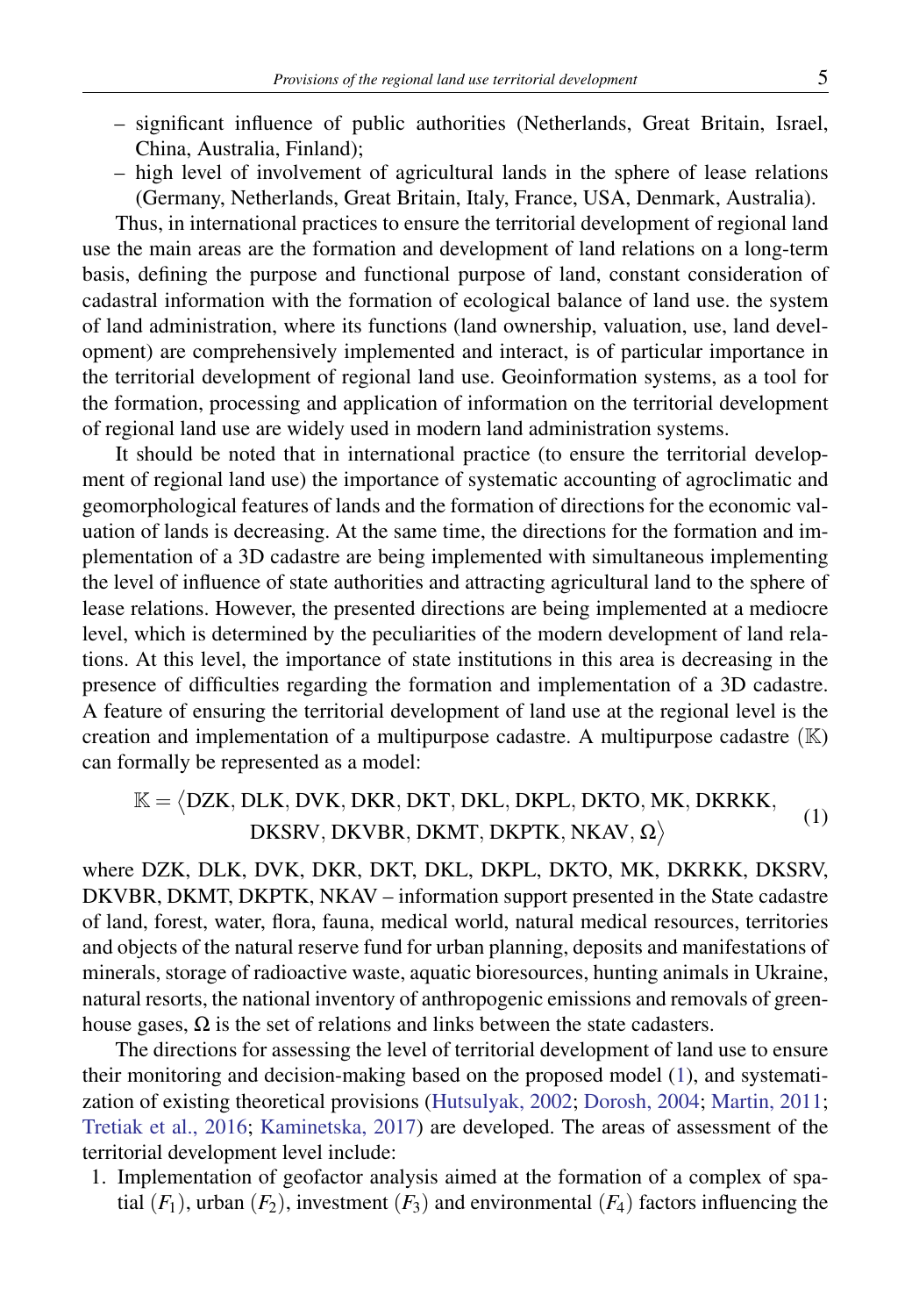# 6 *Kostiantyn Mamonov, Olena Kanivets, Kostiantyn Viatkin, Oleksii Voronkov*

territorial development of regional land use based on existing scientific and methodological developments and regulations:  $F = \langle F_1, F_2, F_3, F_4 \rangle$ , construction of a multilevel system of factors:  $M = \langle F_1, F_2, F_3, F_4 \rangle$ ,  $\Omega = \{ \overline{\omega_p} \}$ ,  $p = \overline{1, \psi}$ , selection of factors, which have the greatest impact on the territorial development of regional land use by applying the method of expert assessments according to certain criteria.

- 2. Formation of a multilevel system of indicators by applying quasimetric models of transition from the proposed factors to the corresponding spatial  $(T_1)$ , urban  $(T_2)$ , investment  $(T_3)$  and environmental  $(T_4)$  indicators, considering the values of evaluation coefficients:  $M = \langle T_1, T_2, T_3, T_4\Omega \rangle$ ,  $\Omega = \{ \overline{\omega_p} \}, p = \overline{1, \psi}$ .
- 3. Assessment of the system of spatial, urban, investment and environmental indicators of the third level based on the use of the analytical method and the method of expert assessments: *t*11*<sup>i</sup>* , *t*21*<sup>i</sup>* , *t*31*<sup>i</sup>* , *t*41*<sup>i</sup>* .
- 4. Determination of spatial, urban, investment and environmental indicators of the second level by building mathematical models based on the method of estimating the

geometric mean: 
$$
t_{1i} = \sqrt[n]{\prod_{l=0}^{L} t_{1ij}}
$$
,  $t_{2i} = \sqrt[n]{\prod_{l=0}^{L} t_{2ij}}$ ,  $t_{3i} = \sqrt[n]{\prod_{l=0}^{L} t_{3ij}}$ ,  $t_{4i} = \sqrt[n]{\prod_{l=0}^{L} t_{4ij}}$ .  
Construction of a mathematical model for determining the integrated capital

- 5. Construction of a mathematical model for determining the integrated spatial, urban, investment and environmental indicators of territorial development of regional land use:  $T_1 = t_{1i} \cdot k_{vt1i}$ ,  $T_2 = t_{2i} \cdot k_{vt2i}$ ,  $T_3 = t_{3i} \cdot k_{vt3i}$ ,  $T_4 = t_{4i} \cdot k_{vt4i}$ .
- 6. Determination of weight coefficients [characterizing the impor](#page-10-0)tance of spatial, urban, investment and environmental indicators in the system of territorial development of regional land use based on the application of the hierarchy analysis method:  $k_{vt1i}$ ,  $k_{vt2i}, k_{vt3i}, k_{vt4i}.$
- 7. Determination of integrated spatial, urban-planning, investment, environmental indicators of territorial development of regional land use:  $T_1$ ,  $T_2$ ,  $T_3$ ,  $T_4$ .
- 8. Assessment of the integral indicator of regional land use:  $T = \sqrt[4]{T_1 \cdot T_2 \cdot T_3 \cdot T_4}$ .
- 9. The development and substantiation of the scale of levels of territorial development of regional land use.
- 10. Interpretation of the obtained results (Mamonov, 2019; 2020).

The mathematical modeling is carried out to create a quantitative basis for decisionmaking and monitoring based on the formed information and analytical support and the results of assessing the level of territorial development of land use at the regional level. The mathematical modeling is implemented based on the proposed stages:

- formation of information-analytical support of territorial development of regional land use;
- conducting a geofactor analysis to determine the factors influencing the integrated indicator of the level of territorial development of regional land use;
- establishing causal links between factors influencing the territorial development of land use;
- construction of an integrated model of the level of territorial development of regional land use;
- determination of criteria for the adequacy of the developed mathematical model;
- interpretation of the obtained results.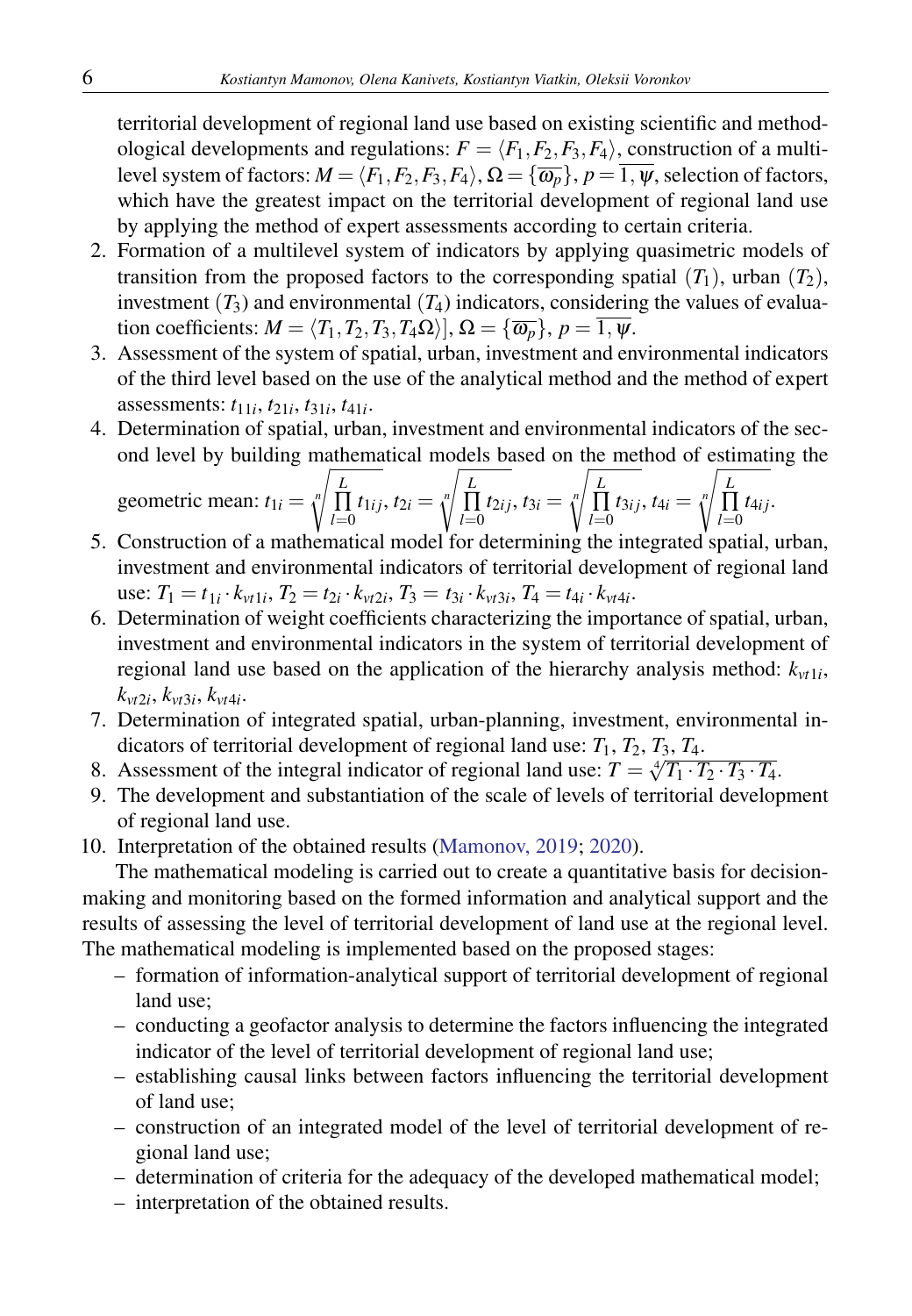The problems for the implementation of a multipurpose cadastre have been identified:

- 1. Lack of proper information base of land, including real estate.
- 2. Low level of application of information technologies using which the modern effective level of land relations management is reached.
- 3. Low level of efficiency of land relations management.

In this context, to address these issues, it is proposed to take the following measures:

- creation of digital geospatial data on the existing cartographic basis;
- updating of digital geospatial data according to actual space images;
- permanent collection of geospatial attribute data;
- systematic organization of data;
- increasing the efficiency of regional land use;
- to take measures to improve the land valuation system at the regional level.

The current state of the land cadastral system of Ukraine concerning the territorial development of regional land use indicates the presence of a set of problems related to legal contradictions, lack of a unified land management system (subordination to various state institutions), low level of modern geoinformation technologies and implementation land administration systems.

This requires the implementation of transformations following modern trends in the formation of a land administration system using geoinformation systems by implementing a set of actions to create geospatial support and 3D visualization of cadastral information, considering spatial, urban planning, investment and environmental features. As a result of the study of theoretical and methodological provisions, the terminological apparatus of the scientific speciality "Cadastre and land monitoring" has been improved. In particular, the definition of the territorial development of the regional land use was introduced into the functional field. The implementation of a scenario approach to its provision, considering the influence of spatial, urban planning, investment and environmental factors, was proposed. In the context of the definition of territorial development, the definition of land is of particular importance, which is a multidimensional category, the formation of the categorical apparatus of which is based on the application of a systematic approach, regulatory support, considering the spatial, urban planning, environmental and investment characteristics that affect the territorial development of regions.

The definition of land, which is based on a systematic approach made it possible to propose directions for solving institutional problems by creating a single state body for land administration based on the formation and implementation of a land administration system. The definition of land following the current conditions of their use at the regional level requires a transformation of the regulatory framework, especially in terms of defining the land as a component included in real estate, regulating the division of a land plot, its allocation as part of real estate.

An appropriate system to form a hypothesis to determine the influence of factors on the territorial development of land use in regions was formed. Spatial factors consist of territorial, functional, social and political factors, cartographic level factors and factors of geodetic support of regional land use.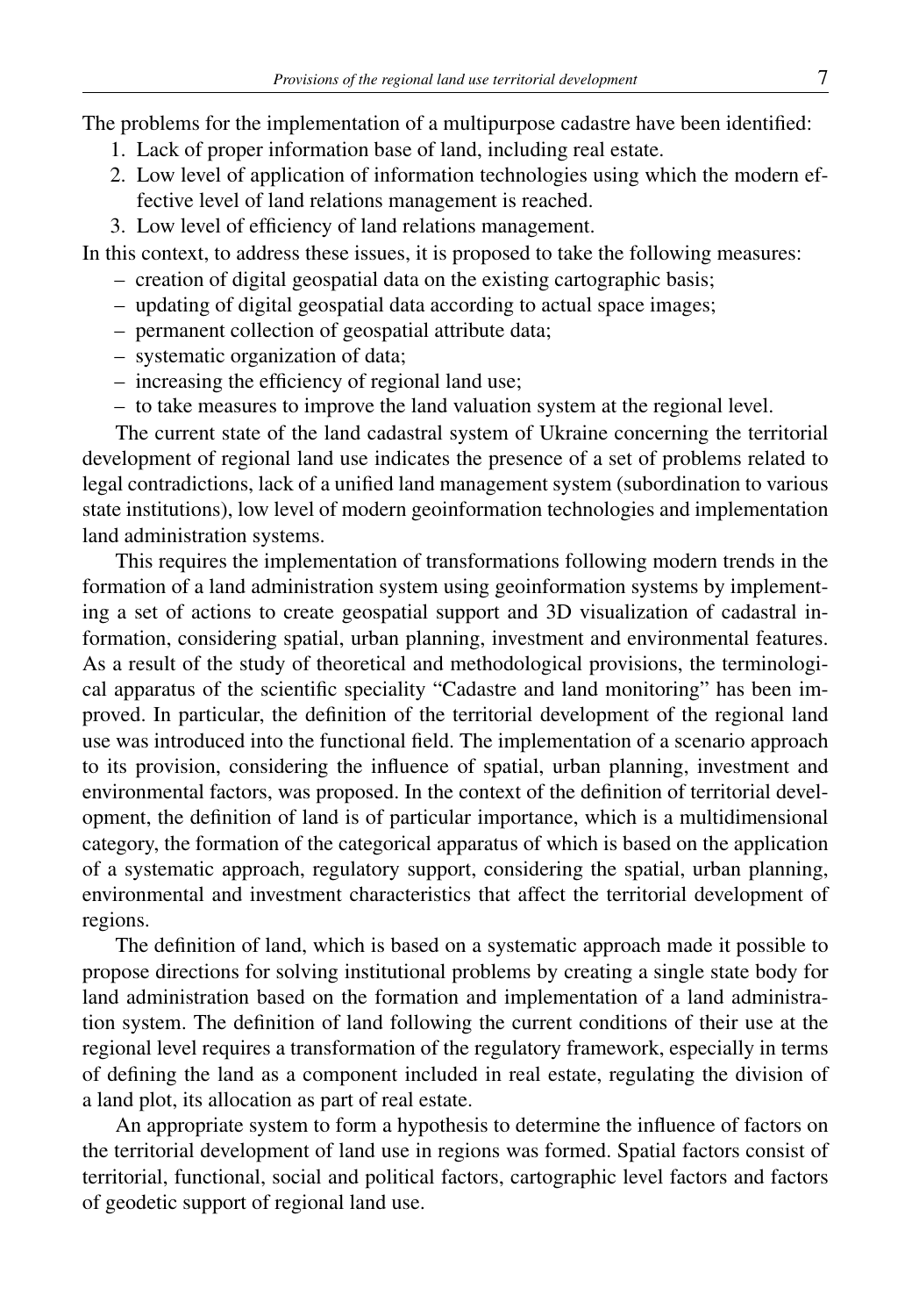Urban factors are formed from factors:

- zonal;
- zonal-planning;
- structural planning;
- planning and restrictive;
- engineering training and equipment of territories;
- transport support;
- historical and architectural;
- functioning of the construction industry in the regions;
- level of development of territories;
- building density;
- the level of application of spatial information in urban planning;
- level of formation of cadastral information in the field of land use of regions for urban planning.

Investment factors are determined by the following factors:

- valuation;
- the level of use of funds;
- property and property rights;
- intellectual;
- stakeholder;
- innovative;
- territorial development of regions;
- attracting foreign investment in the field of land relations in the region;
- public-private partnership;
- the level of implementation of investment activities in the field of regional land use by domestic investors;
- the level of formation of special economic zones to ensure investment in the use of land in the regions;
- the level of provision of a special regime for innovation activity of technological parks in the field of using regional lands;
- implementation of investment projects in the field of regional land use according to the "single window" principle.

Environmental factors consist of factors:

- ecological development;
- the level of waste management;
- the level of rationing and accounting for waste management;
- functional factors to reduce or prevent waste generation;
- the level of notification of a threat or emergencies;
- the level of information about the occurrence and prevention of emergencies;
- the level of the shelter of the population in protective structures of civil protection;
- the level of implementation of evacuation measures;
- the level of engineering protection of territories;
- the level of radiation and chemical protection of the population and territories;
- the level of medical protection;
- ensuring sanitary and epidemic well-being of the population;
- the level of biological protection of the population, animals and plants;
- the level of psychological protection of the population;
- the level of technological safety;
- fire safety level.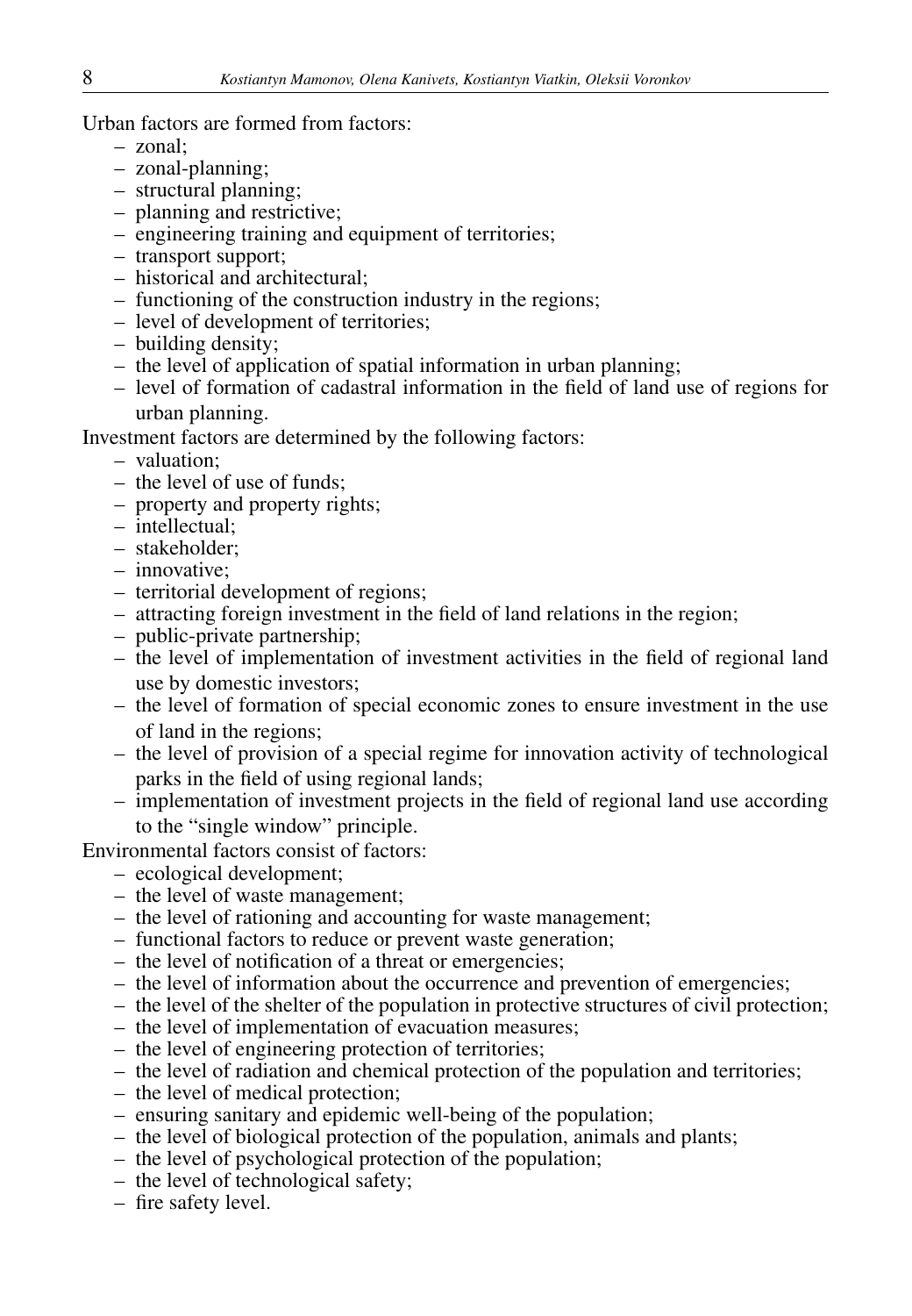# 3. Results

As a result of the study, a hypothesis about the nonlinearity of the influence of the presented factors on the level of territorial development of regional land use was determined. As a result of modelling the significant influence of the ecological factor on the integrated indicator of territorial development of regional land use is defined. This corresponds to the modern trends that are observed in the system of territorial development of regions, where the main focus is on environmental trends and features, the implementation of environmental programs and the development of legislative support. The presented tendencies determine the development of developed international regional systems. It should be noted that by the value of the coefficient of determination, it can be argued that the growth of the generalizing environmental factor by 70.9% causes a change in the integrated indicator of territorial development of regional land use.

The influence of investment and urban planning factors on the integrated indicator of territorial development of regional land use is determined at a low level. This is due to the following factors:

- the level of investment in the areas of regional land use decreases;
- the volume of financing of activities in the field of land use is reduced or absent;
- the level of land valuation decreases;
- unreasonable development of settlements is carried out;
- the directions of their use change;
- the quality and completeness of urban planning is reduced;
- an imbalance in the directions and features of the territorial use at the regional level identified.

Thus, the impact of investment and urban planning factors by 14.5 and 11.5% cause changes in the integrated indicator of territorial development of regional land use. As a result of modelling, the lowest influence of the spatial factor on the integrated indicator of territorial development of regional land use was established. The spatial factor causes only 2.2% of changes in the integrated indicator of territorial development. This indicates the absence of clear directions and the implementation of systemic measures aimed at the formation of spatial support for the territorial development of land use. Information or geoinformation systems are used at a low level. Cartographic and topographic information is not comprehensively updated. The level of established boundaries of settlements is decreasing. There is no systematic funding for measures to create and improve the spatial provision of land use at the regional level. Regulatory and legal support is not fully implemented in terms of the formation of spatial support for the territorial development of land use.

By characterizing the developed models of the influence of spatial, urban planning, investment and environmental factors on the integral indicator of territorial development of regional land use, it is determined that the first two factors are negatively affecting the integral indicator. This indicates that spatial and urban factors in modern conditions inhibit the territorial development of regional land use. Investment factors only form the potential investment attractiveness of the regional lands, however, measures to increase investment volumes are not being implemented.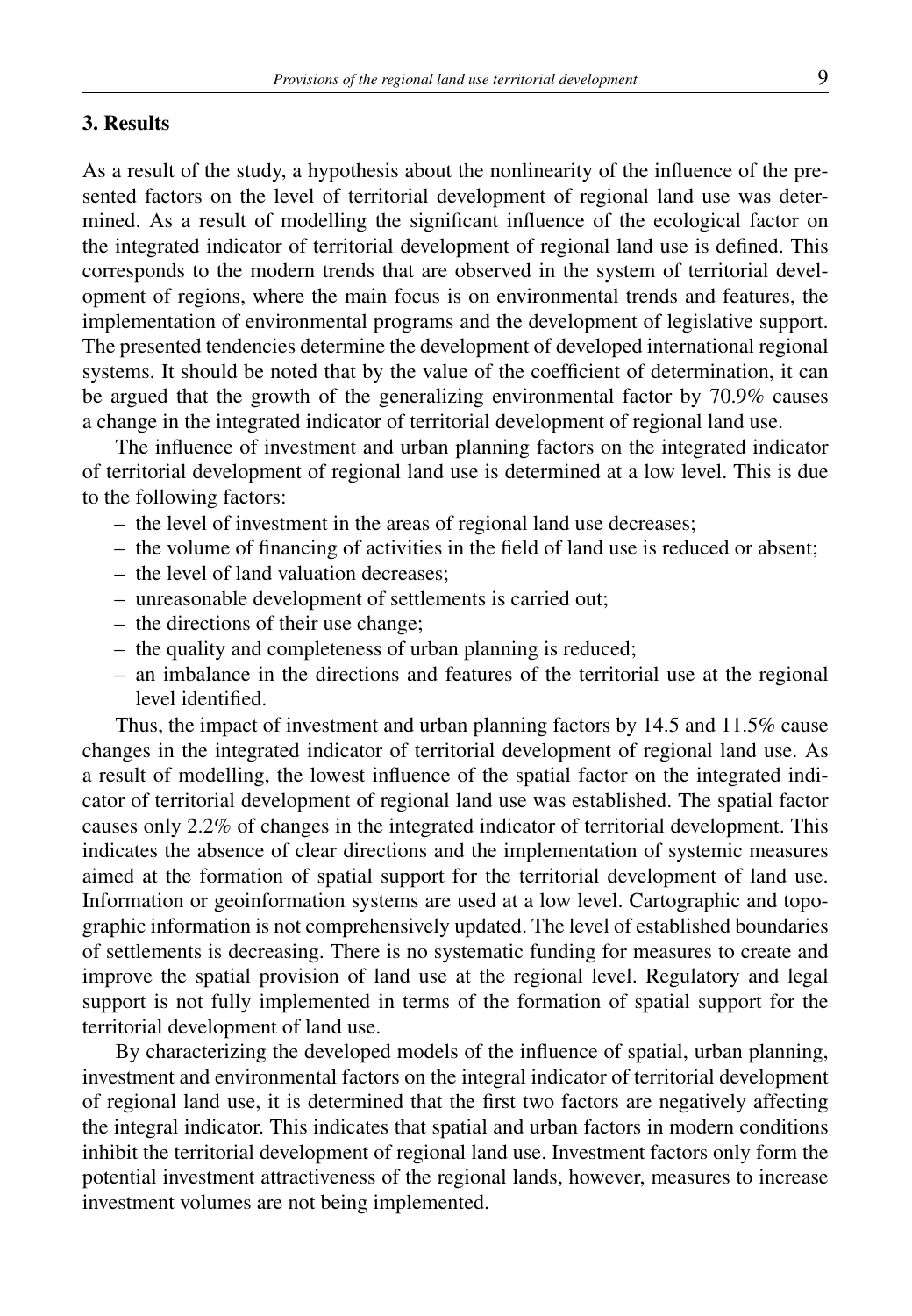The environmental factors provide positive changes in the field of territorial development of land use at the regional level. The level of financing of ecological measures and ecological safety is increasing, the corresponding directions are systematically realized. At the present stage, a moderate (balanced) scenario of territorial development of land use is being implemented. However, this scenario does not provide permanent territorial development, improving the efficiency of land use at the regional level. The moderate scenario only "freezes" the existing situation, does not create conditions for further growth in the efficiency of land use.

In such conditions, it was proposed to develop practical scientifically grounded recommendations for ensuring the territorial development of the regional land use by increasing spatial, urban planning, investment factors. The need for further growth of environmental indicators of territorial development of regional land use has been identified. These measures will increase the integrated indicator – as a general criterion for land use efficiency at the regional level.

## 4. Conclusions

Thus, the main conceptual provisions for the concept of "territorial development of the regional land use" have been formed. These provisions are characterized by considering the multidimensionality and features of territorial development, directions of changes in spatial, urban planning, investment and environmental factors. This allowed the following:

- to form a theoretical and methodological platform based on the application of a systematic approach;
- to develop a conceptual scheme and highlight the dominant directions for solving the problem of increasing the efficiency of territorial development of regional land use;
- identify problematic aspects that occur in the field of land relations;
- combine the positive directions of existing approaches;
- to develop complex tools for the implementation of modern methods and models.

A multi-level system of factors based on the systematization of existing theoretical and methodological approaches and regulatory support is proposed. This made it possible to build corteges and form information support for spatial, urban planning, investment and environmental factors as well as to form a quantitative basis for determining indicators of territorial development of regional land use. The mathematical modelling of the territorial development of regional land use based on establishing the relationship between the integral indicator of territorial development and generalizing spatial, urban planning, investment and environmental factors by applying the method of correlationregression analysis was carried out. In contrast to the existing methods, this made it possible to develop recommendations for the growth of the integral indicator of the territorial development of the regional land use.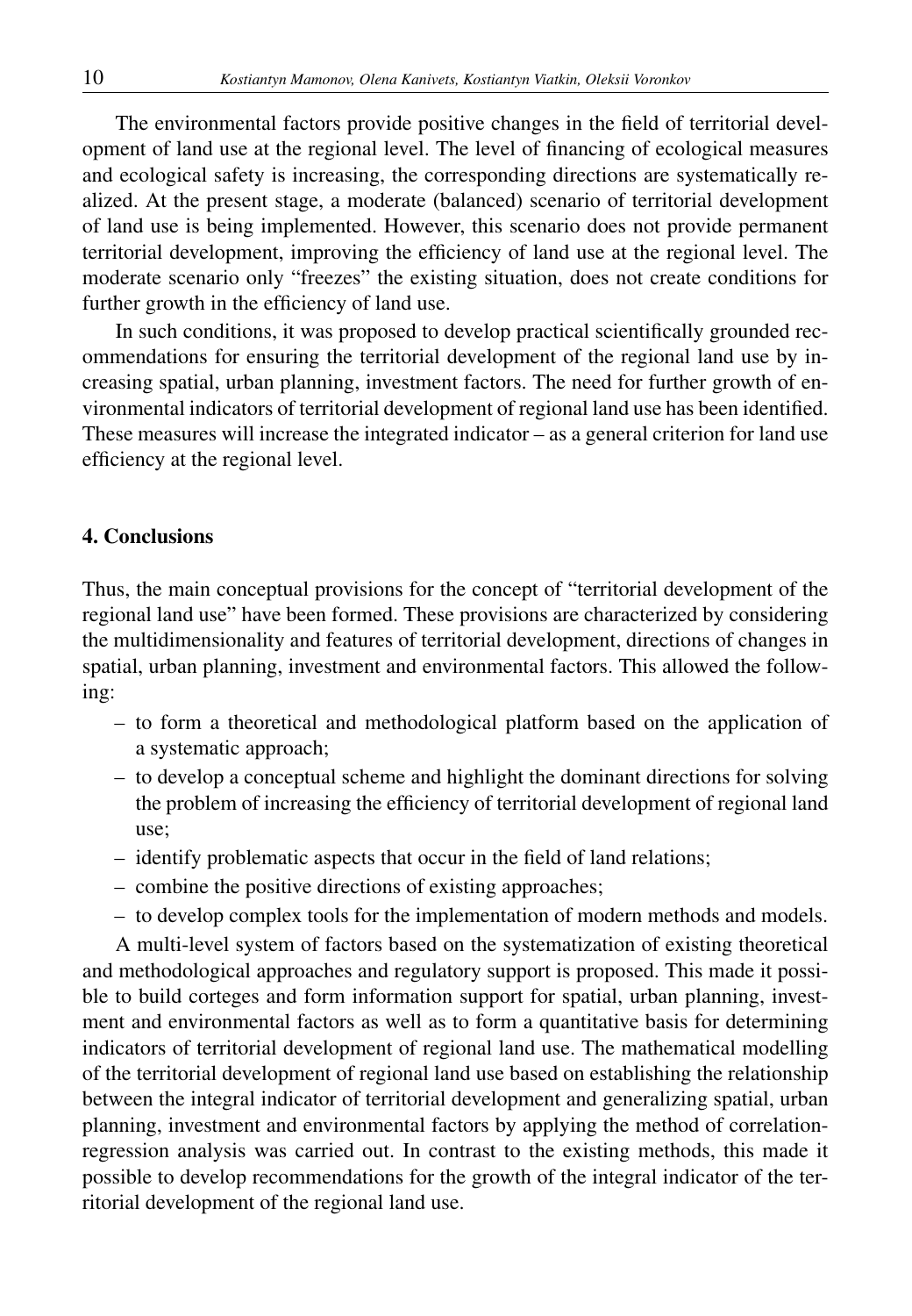## Author contributions

Conceptualization: K.M.; Methodology development: O.K.; Writing – original draft: K.V.; Writing – review and editing: O.V.

#### Data availability statement

<span id="page-10-0"></span>The raw/processed data required to reproduce these findings cannot be shared at this time as the data also forms part of an ongoing study.

## Acknowledgements

The manuscript does not have external founds.

#### References

Blandinier, J.P. (2001). Problems of urban planning and landscaping. *Economics. Finan´nes*. Law 3, 3–4.

Dorosh, O.S. (2004). *Management of land resources at the regional level*. Kyiv: TOV "TSZRU".

- Hutsulyak, Y.D. (2002). *Management of land resources in the conditions of market economy*. Chernivtsi: Prut.
- Kaminetska, O.V. (2017). Methodological basis of the research department of land resource potential areas. *Agrosvit*, 13, 39–42,
- Mamonov, K. (2019). *Territorial development of land use in the region: definition, evaluation and directions of transformations: a monograph*. Kharkiv: FOP Panov AM.
- Mamonov, K. (2020). *Territorial development of land use in the region: directions and features of evaluation: a monograph*. Kharkiv: O.M. Beketov NUUE.
- Martin, A.G. (2011). *Land market regulation in Ukraine: monograph*. Kyiv: AgrarMediaGroup.
- Palekha, Y.M. (2009). *Theory and practice of evaluation of territories value and land valuation of settlements of Ukraine (economic-geographical research)*. ScD thesis. Kyiv: Institute of Geography of the National Academy of S[ciences of Ukraine.](https://land.gov.ua/wp-content/uploads/2018/10/monitoring.pdf)
- Perovich L. (2011). Current state and development prospects cada[stral system in Ukraine.](http://www.ukrstat.gov.ua) *Modern achievements of geodesic science and industry*, 2(22), 40–42.
- Petrakovska, O. (2005). Fundamentals of urban land management methodology. *Regional Problems of Architecture and Urban Planning*, 8, 386–391.
- Shipulin, V.D. (2014). Perspective of land administration. *Land Management Bulletin*, 5, 35–39.
- Shipulin, V.D. (2016). *System of land administration: basics of modern theory: a textbook*. Kharkiv: KhNUMG named after OM Beketov.
- State Geocadastre. (2018). *Monitoring of land relations in Ukraine: 2016–2017*. Statistical yearbook. Retrieved May 2021, from: https://land.gov.ua/wp-content/uploads/2018/10/monitoring.pdf.
- State Statistics Service of Ukraine. (2020). Retrieved May 2021, from: http://www.ukrstat.gov.ua.
- Stupen, M., Radomsky, S., Taratuta, R. (2011). Efficiency of agricultural land use in the agricultural sector of Zakarpattia region. *Economist*, 2, 30–32.